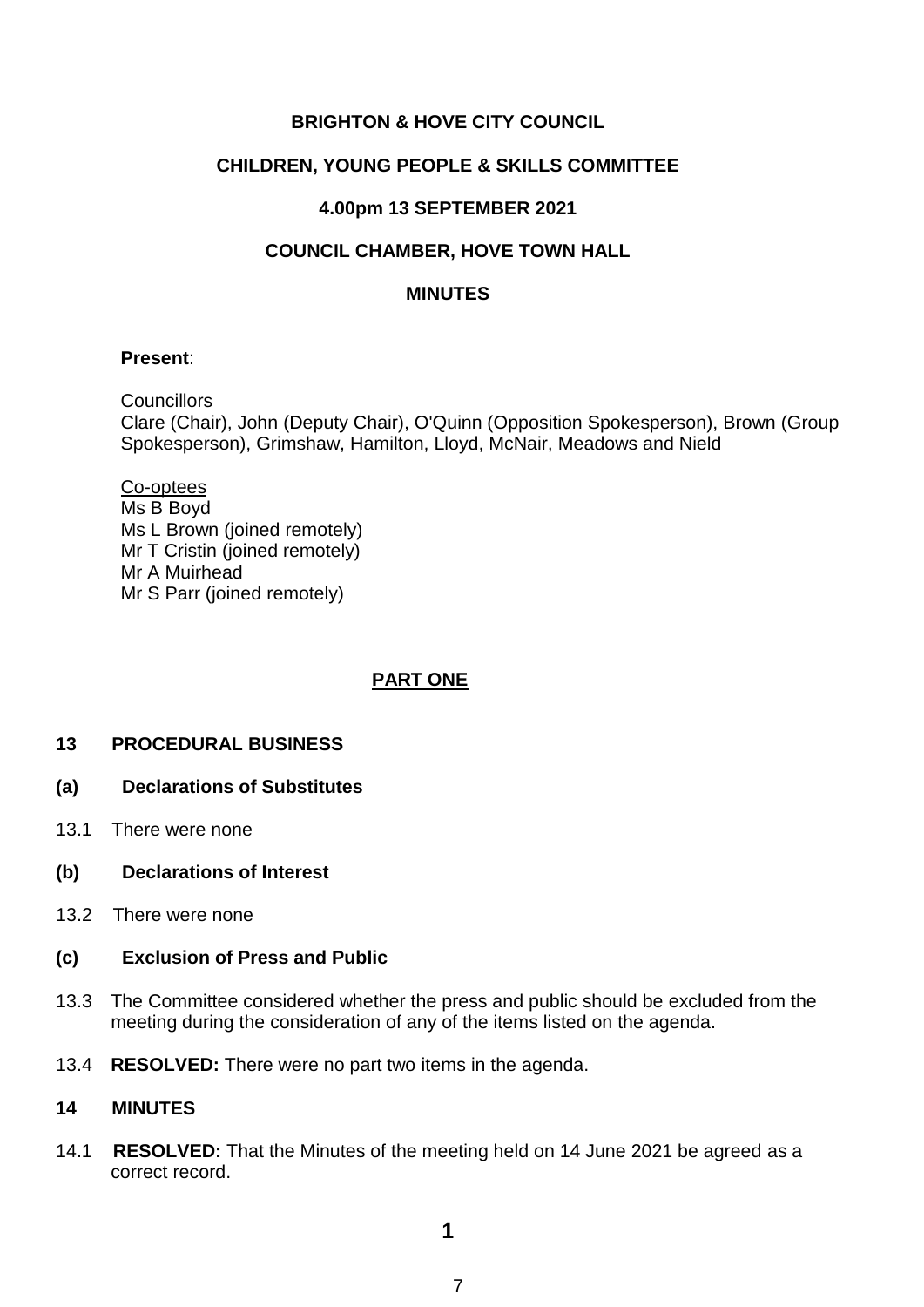#### **15 CHAIR'S COMMUNICATIONS**

15.1 The Chair gave the following communication:

Welcome to this meeting of the Children Young People & Skills Committee. Please note that this meeting is being webcast and is capable of repeat viewing.

I wanted to begin by giving a few updates about this committee. Unfortunately, our parent governor rep positions are both vacant currently and work to recruit these positions is ongoing. But I'm delighted that following a decision at full council in July, we are welcoming Diana Boyd to this meeting as a representative of the Parent Carers Council. At this juncture I wanted to congratulate you on your new role as Chair and also publicly thank your predecessor Fiona England for her work. I look forward to continued strong relationships of challenge and support between PACC and the council.

#### **UASCs**

At July's full council, I put forward a motion regarding unaccompanied asylum-seeking children – thanking those who support UASCs in our city but also pushing for the introduction of a mandatory rota. We have a fantastic social work team who do an incredible amount to support UASCs, alongside brilliant foster carers and our community and voluntary sector. Over the summer I was invited to attend the Hummingbird Projects Young Leaders graduation ceremony and it was incredible to see not only the brilliant work being done to support refugees – but also the real achievements of the young people who take part. They are now recruiting for their next group of young leaders so if you are aged 16-25, from a refugee background, ideally living in East/West Sussex and able to speak English to good level the deadline to apply/refer is 29<sup>th</sup> September.

The Government then delivered us with a visual sign of the need for a mandatory rota. If I was boasting I would say thank you to them for proving my point. A week later with less than 24 hours' notice they had to commission a hotel in Hove as an extension of a transition centre operating from Kent – to temporarily house UASCs awaiting placement by other local authorities through the National Transition Scheme. I remain clear – other local authorities throughout the country are not doing their bit to support unaccompanied asylum-seeking children. According to figures I've seen, less than 20 local authorities are meeting their 0.07% quota. This is not good enough.

The HO need secure placements for these young people without first moving them around the country to transition centres in areas where they will not remain, based in facilities which were not designed for this purpose. I want to urge the Home Office to cease the use of the site in Hove. They have committed to do so and we await a date for this happening.

# **Youth Investment Fund**

This month is the two year anniversary of the government's announcement of the Youth Investment Fund. Yet this £500m, desperately needed investment – has not been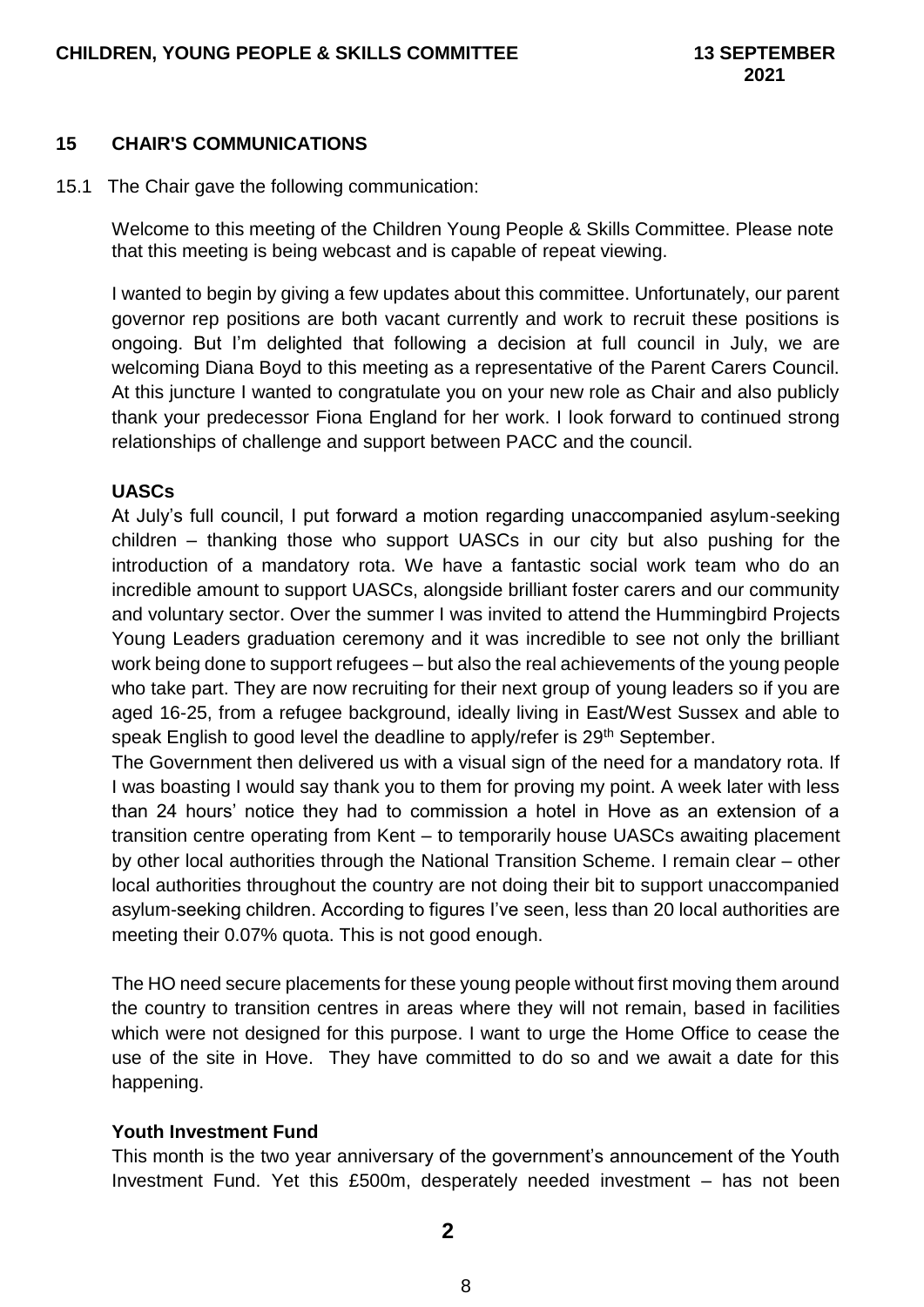forthcoming. Earlier this year, councillors on this committee agreed to plans to fund a redevelopment of Brighton Youth Centre – linked to government promises for the YIF. Yet we have not yet been able to apply. As a result, I sent a letter to Diana Barran, minister for civil society at the beginning of September asking for details on the fund, when it will become available and whether she would like to visit Brighton Youth Centre. I await a response.

## **School Covid**

As schools returned for the summer break, they returned with a step change in Government guidance for how the pandemic will be contained. No longer do bubbles apply. No longer are masks required. While no one wants to see young people missing school, myself and green colleagues on this committee remain concerned about how young people are going to be protected from the pandemic, should all – even the most minimal – of mitigations be taken away.

We had a last-minute announcement from Government that C02 monitors will be provided. These will tell us where there are areas of poor ventilation. But they won't help do anything about it. So school based unions have been assisting with excellent risk assessments to schools, we are working tirelessly to address issues of poor ventilation, and to provide robust advice. But we'd urge the government to consider measures similar to that of New York State who have provided HEPA filters to their schools too and I have written to the education secretary to encourage such.

#### **Youth Engagement**

I wanted to thank Epping Forest Youth Council for joining members of Brighton & Hove Youth Council in August on a beach clean. I was really excited to attend – not least because one of the workers attending was my old youth worker, who supported me when I was a member of my youth council – but because I am always excited to see young people engaged in social action. This was held to celebrate international day of youth, which is celebrated on 12<sup>th</sup> August. I spent the afternoon visiting youth projects across the city and meeting with young people. I want to thank Hangleton & Knoll Project, Extratime and Trust for Developing Communities for allowing me to join!

TDC's project was funded by the Governments HAF funding, which we heard details at an earlier meeting of this committee. Young people across the city had a chance to participate in such a huge variety of food-based activities this summer and I'd urge the government to consider this funding in the long term, to help prevent young people from going hungry.

The relaxation of some covid restrictions has enabled activities like these to start up again in person which for many young people has been a welcome return. And as a chair who started my role during the pandemic, I've really enjoyed the chance to go out and about and meet some of the people who work tirelessly to support young people in our city –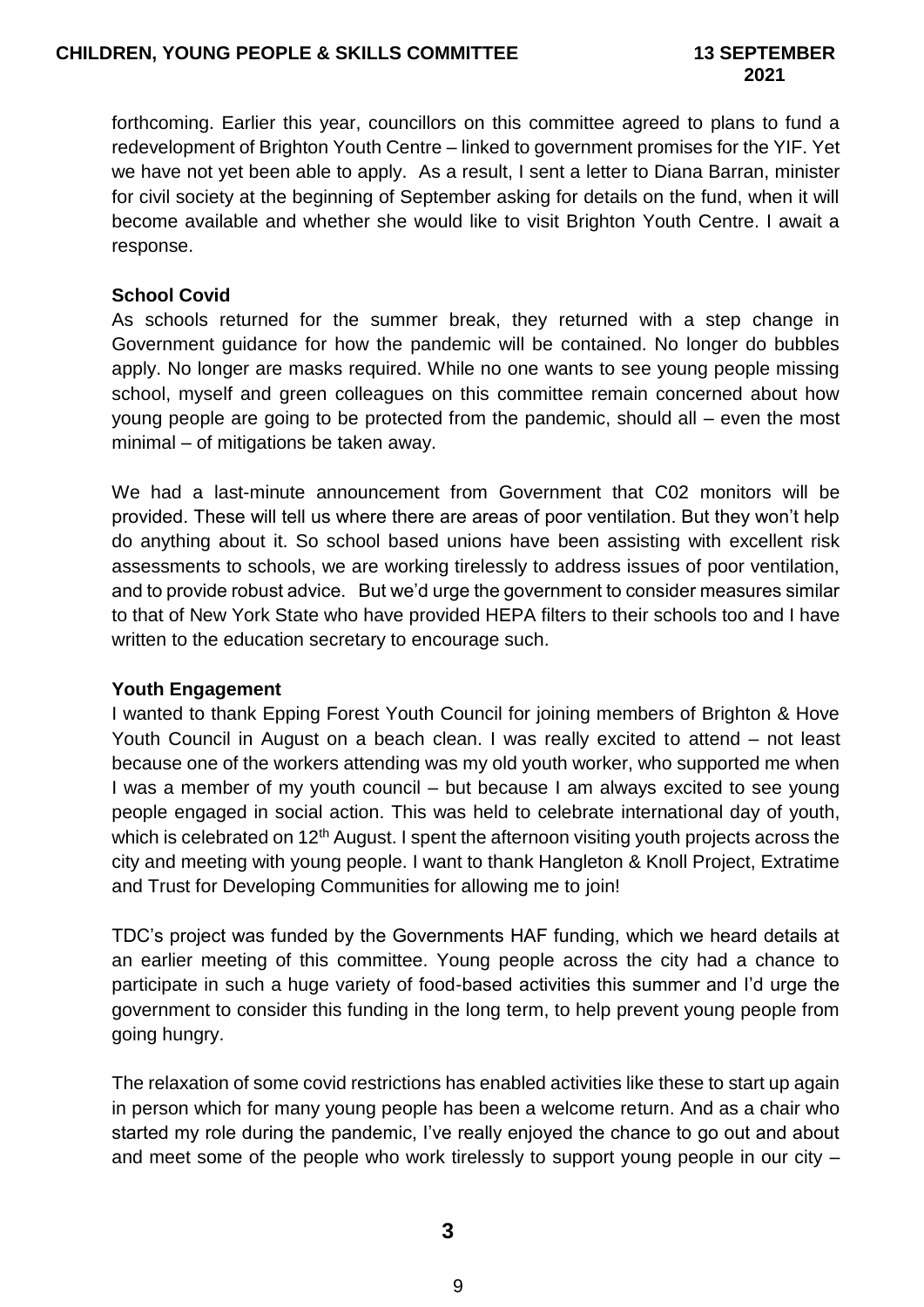not just through a teams call. Of course – all of these visits must be done safely and if not outside, with masks, in order to protect everyone there.

In closing, I wanted to report that at the last Youthwise meeting in July, young people raised a number of points with councillors which I wanted to address here:

# *How could the council ensure that litter in the city is managed better?*

There are a number of steps we could take including - Increase the Environmental Enforcement Team, improving coverage throughout the city. We can also improve awareness of the effects of litter on the environment, signage, social media platforms and finally review litter bins throughout the city, ensuring we have the correct bin and capacity in those locations. We can also do deep cleans of the city and work with volunteers and organisations like Leave no Trace and Surfers Against Sewage to do tidy ups. All of these are things being worked on I'm pleased to say and are regularly reported to the ETS committee.

# *Is there a possibility of opening up night clubs for young people in the city ( for under 18s)?*

Whereas the cities nightclubs are private entities they do have to adhere to really strict licensing regulations. I'd encourage young people to perhaps consider contacting the establishments directly with this information to hand to see if they would consider an underage event.

# *Can young people have spaces to paint murals in Brighton and Hove. Both on hoardings surrounding building sites but also more permanent spaces?*

The council are only be able to give permission for murals on buildings or structures that are publicly owned. We are not able to give permission to paint on private property and where this is being sought approval would always be required from the property owner. The majority of hoardings surrounding building sites in the city are not council property. The Prevention workstream of the councils Graffiti Reduction Strategy does aim to provide opportunities and spaces for urban art projects and safe spaces for graffiti. We work with artists and residents in the creation of community murals and also consider and investigate other potential opportunities for legal artwork. Right now community murals are happening at a tagging hotspot on Upper Lewes Road and there's a mural at The Level in conjunction with Octopus Energy, local artists and young people with a focus on environmental issues which will be showcased at COP26.

# *What help is there for setting up more low cost dance spaces in local areas?*

This is tricky without knowing what size space is needed, but we'd be happy to work with young people to identify requirements and see what's possible.

As ever, my inbox is always open for questions and queries regarding how we can improve the city for children and young people, and I look forward to attending the next meeting of Youthwise on 13<sup>th</sup> October.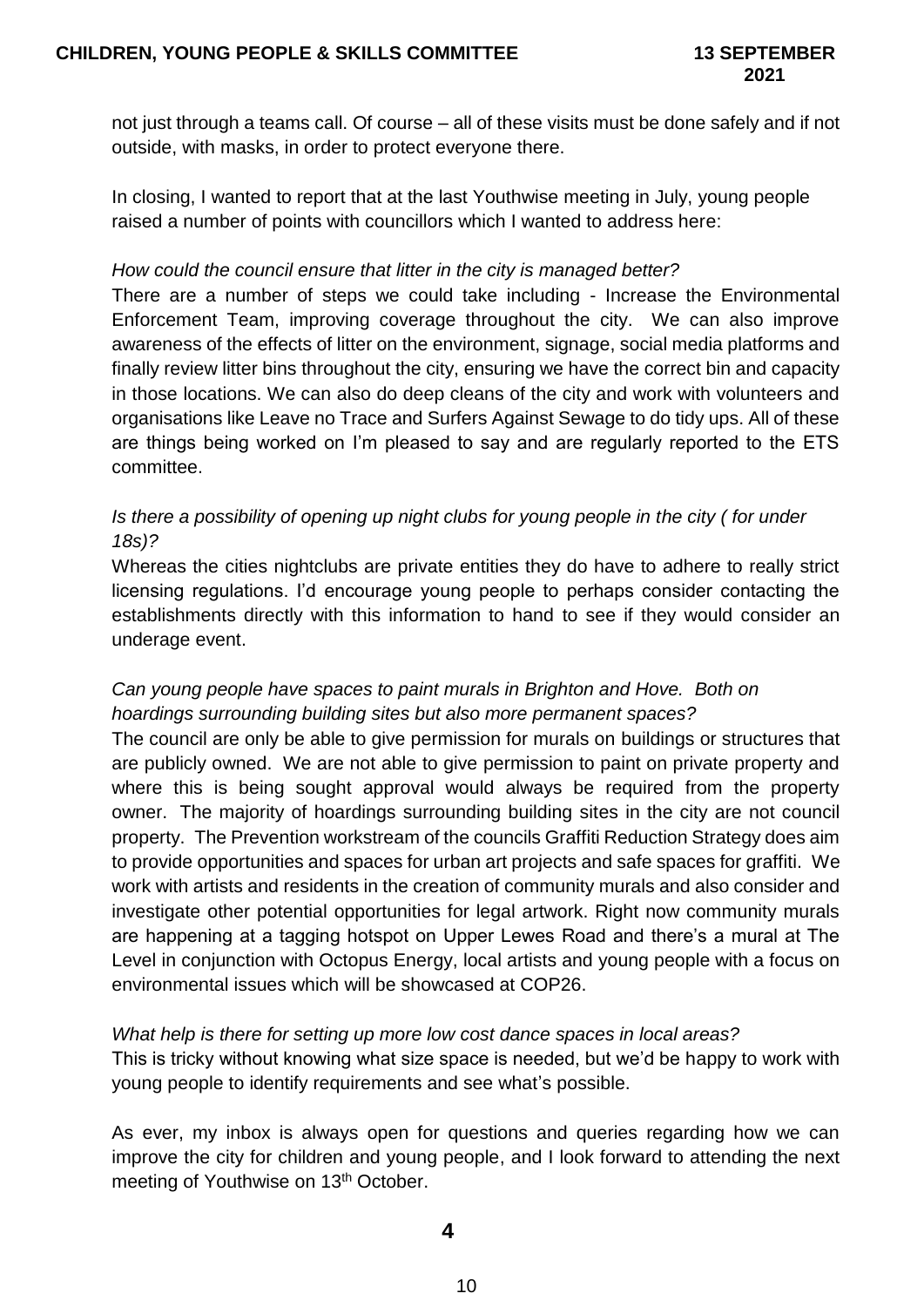# **16 CALL OVER**

16.1 The following items on the agenda were reserved for discussion:

Item 21 – Employment and Skills – Youth Employment Hub and Adult Education Hub Item 22 – Progress Report on the Home to School Transport Service Item 23 – 2020/21 Families, Children & Learning Performance Report Item 24 – Harmful Sexual Behaviour and Schools Item 25 – Possible Relocation of West Hove Infant School (Connaught Road site)

16.2 The following items on the agenda were agreed without discussion:

Item 20 – Annual Update on Ofsted Action Plan Item 26 – School Ofsted Presentation Item 27 – Use of Urgency Powers School Admission Arrangements

#### **17 PUBLIC INVOLVEMENT**

17.1 There were no Petitions, Written Questions or Deputations.

#### **18 MEMBER INVOLVEMENT**

18.1 There were no Petitions, Written Questions or Deputations.

#### **Notice of Motion**

- (i) Local Government & Schools Pay
- 18.2 The Notice of Motion had been proposed and debated at Full Council on 15 July 2021 and had then been referred to this Committee.
- 18.3 The Chair asked the Committee if they agreed to note the Notice of Motion and the issues raised at Full Council.
- 18.4 Councillor O'Quinn noted that the recommendations of Full Council were to note the report or call for an officer report and proposed that the Committee call for a report on the 'performance related pay for teachers' element of the Notice of Motion.
- 18.5 **RESOLVED**: That the Committee agreed
	- (i) Note the Notice of Motion and the issues agreed by Full Council;
	- (ii) Call for a report on performance related pay for teachers.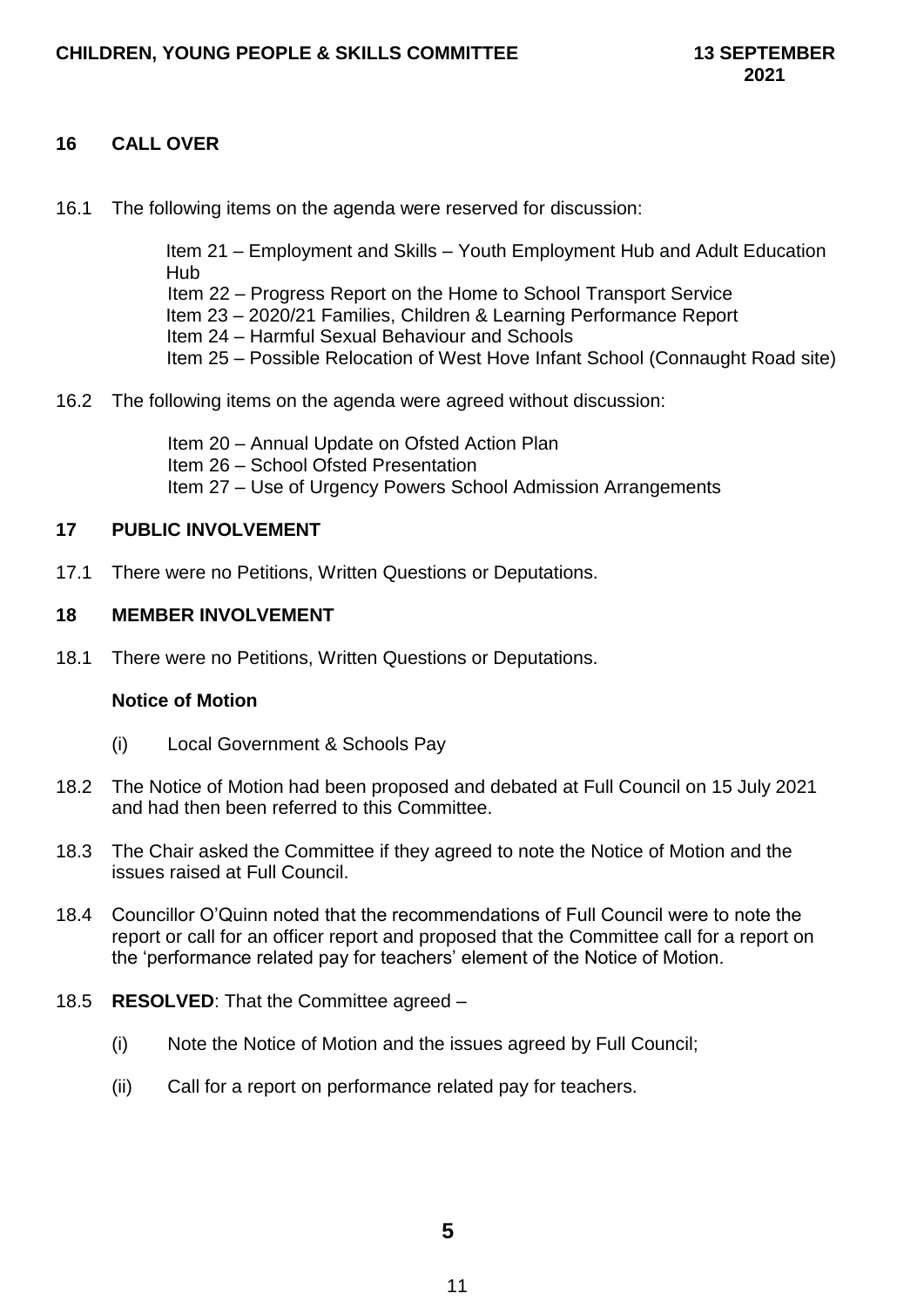## **19 SAFEGUARDING AND CARE ANTI-RACIST PRACTICE.**

- 19.1 The Principal Social Worker gave a presentation on Safeguarding and Care Anti-Racist Project.
- 19.2 **RESOLVED:** That the presentation be noted.

#### **20 ANNUAL UPDATE ON OFSTED ACTION PLAN**

- 20.1 This item was agreed without discussion.
- 20.2 **RESOLVED:** That the Committee noted the report.

## **21 EMPLOYMENT AND SKILLS – YOUTH EMPLOYMENT HUB AND ADULT EDUCATION HUB UPDATE**

- 21.1 The Committee considered the report of the Executive Director Families Children & Learning which provided an update on the implementation of the Youth Employment Hub and an update on the Council's Adult and Community Learning Provision. The report was introduced by the Head of Skills and Employment.
- 21.2 Cllr Brown referred to the Youth Employment Hub and asked if there had been a good response from employers, educational providers and voluntary sector organisations to the information and networking sections and asked how the outcomes would be monitored as that would be important to enable access to future funding. With regard to the Adult Education Hub, she asked how the figures for enrolment matched with numbers when the service was managed by the Friends Centre. The Head of Skills and Employment said that they had been overwhelmed by the response from employers, the voluntary sector and providers to the events put on, and agreed that it was important the outcomes were monitored and confirmed that that was being undertaken. With regard to the adult community learning, it was a different programme so difficult to compare exactly with what the Friends Centre had provided but as before were ensuring that the curriculum offer was appropriate for those who were most in need.
- 21.3 Cllr O'Quinn noted that there were many vacancies in the city and asked how effective the employment hub had been in being able to make placements and to what extent would career advice was given to those attending the hub. The Head of Skills and Employment said that staff were engaging with a number of sectors, such as the NHS, and were mapping out vacancies in the City. Career advice and guidance was given.
- 21.4 Cllr John noted that the report stated that unemployment numbers had increased by 180% from pre-pandemic and asked what the current figures were. The Head of Skills and Employment said that for the age group 16-24 there were 2,075 on universal credit out of 11,705 which was significantly lower than during the peak last year.
- 21.5 Cllr Grimshaw asked if the Hub would assist people in getting work experience and was advised they would.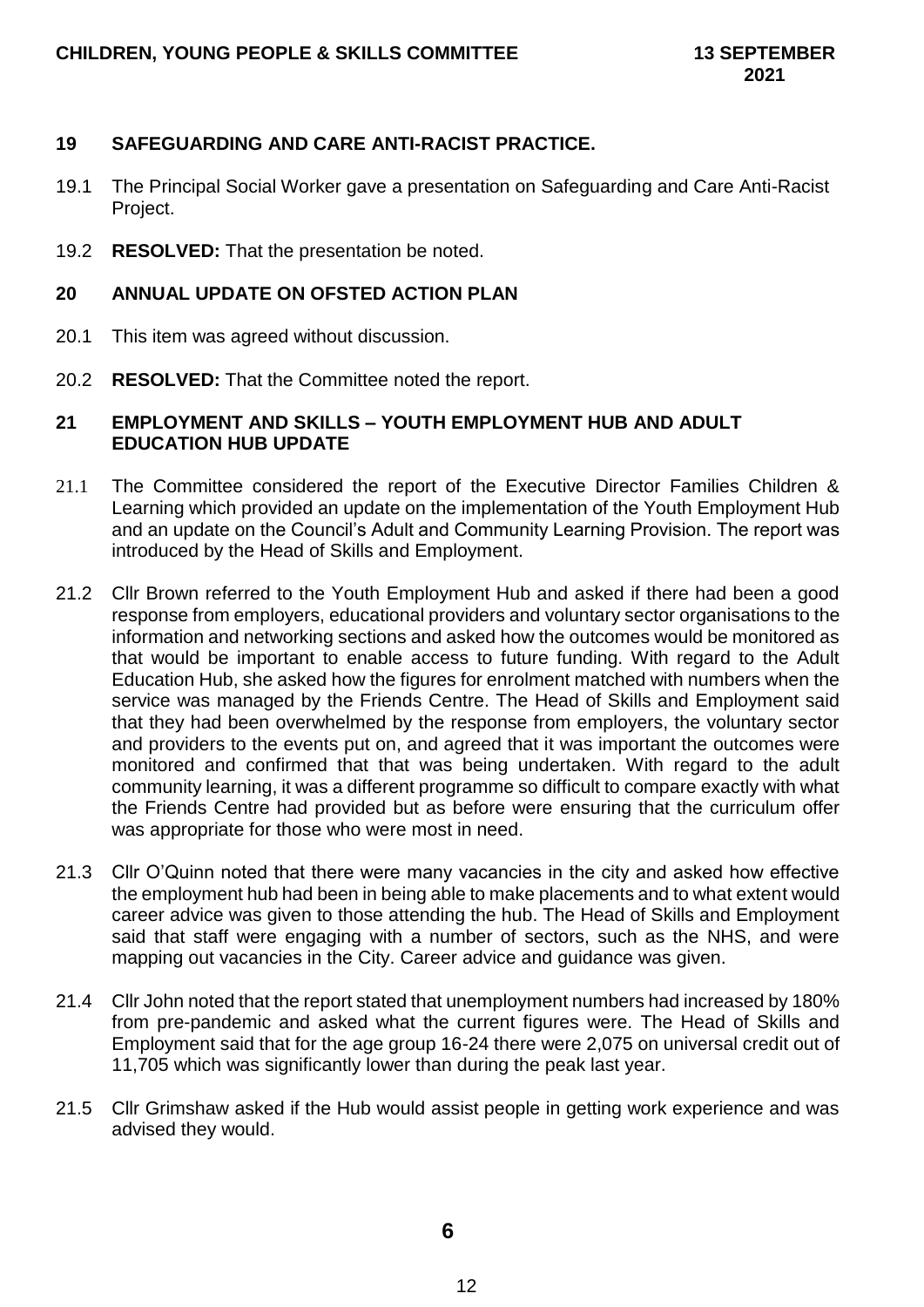- 21.6 Ms D Boyd asked if the diversity of people using the hub was monitored, whether those with SEND (and their parents) who did not meet the threshold criteria could access the support and whether those with SEND had been consulted on the service. The Head of Skills and Employment said that the diversity of those using the hub was monitored, and officers had worked with the SEND Young People's Network to inform them of the employment hub and explain how it worked and how they could be involved. With regard to thresholds for support a fuller answer would be provided after the meeting, but young people with SEND were certainly in involved with the service.
- 21.7 Cllr Nield referred to Revival Work Clothes and asked for more information, and with reference to paragraph 4.12 asked how families were made aware of the option to selfrefer. The Head of Skills and Employment said that there was a pool of clothes and young people could request certain clothes/sizes for interviews, With regard to self-referral it was advertised through school bulletins and through the Council services.
- 21.8 Cllr Lloyd asked if ESOL students had targeted learning and was advised they did.
- **21.9 RESOLVED:** That the Committee noted the progress in establishing the Youth Employment Hub and new Adult Learning Hub.

# **22 PROGRESS REPORT ON HOME TO SCHOOL TRANSPORT SERVICE**

- 22.1 The Committee considered the report of the Executive Director Families Children & Learning which provided an update and progress report on the Home to School Transport service. The report was introduced by Interim Lead Home to School Transport, the Team Manager Home to School Transport, with additional comments from Ms D Boyd (PaCC).
- 22.2 Cllr O'Quinn noted that the Council were still trying to recruit for the positions of Head of Service and Contracts and Service Development Manager and asked how that was progressing. The Interim Lead Home to School Transport said that it was on-going although it was hoped that one position would shortly be filled shortly.
- 22.4 Cllr John noted that there had been a problem in recruiting Vehicle Passenger Assistants (VPA) and asked if that was being addressed. The Interim Lead Home to School Transport said that was an issue and seven VPAs had been recruited but only one was still in post. The position was not attractive as the hours were only at the start and end of the day, but the matter was being addressed and one plan was to target students when they returned to the universities later this month.
- 22.5 Cllr Lloyd asked if the e-learning training could be sold to other local authorities and was advised that the Council were looking into that and were currently in discussions with East Sussex County Council.
- 22.6 Cllr Brown referred to the training for Operators drivers and VPAs, and noted that there were four who had still complete the training and the deadline for that to be concluded was August 2021 and asked if that had now been completed. The Interim Lead Home to School Transport said they weren't sure and would confirm after the meeting, but did say that operators had to have completed the training before undertaking the work.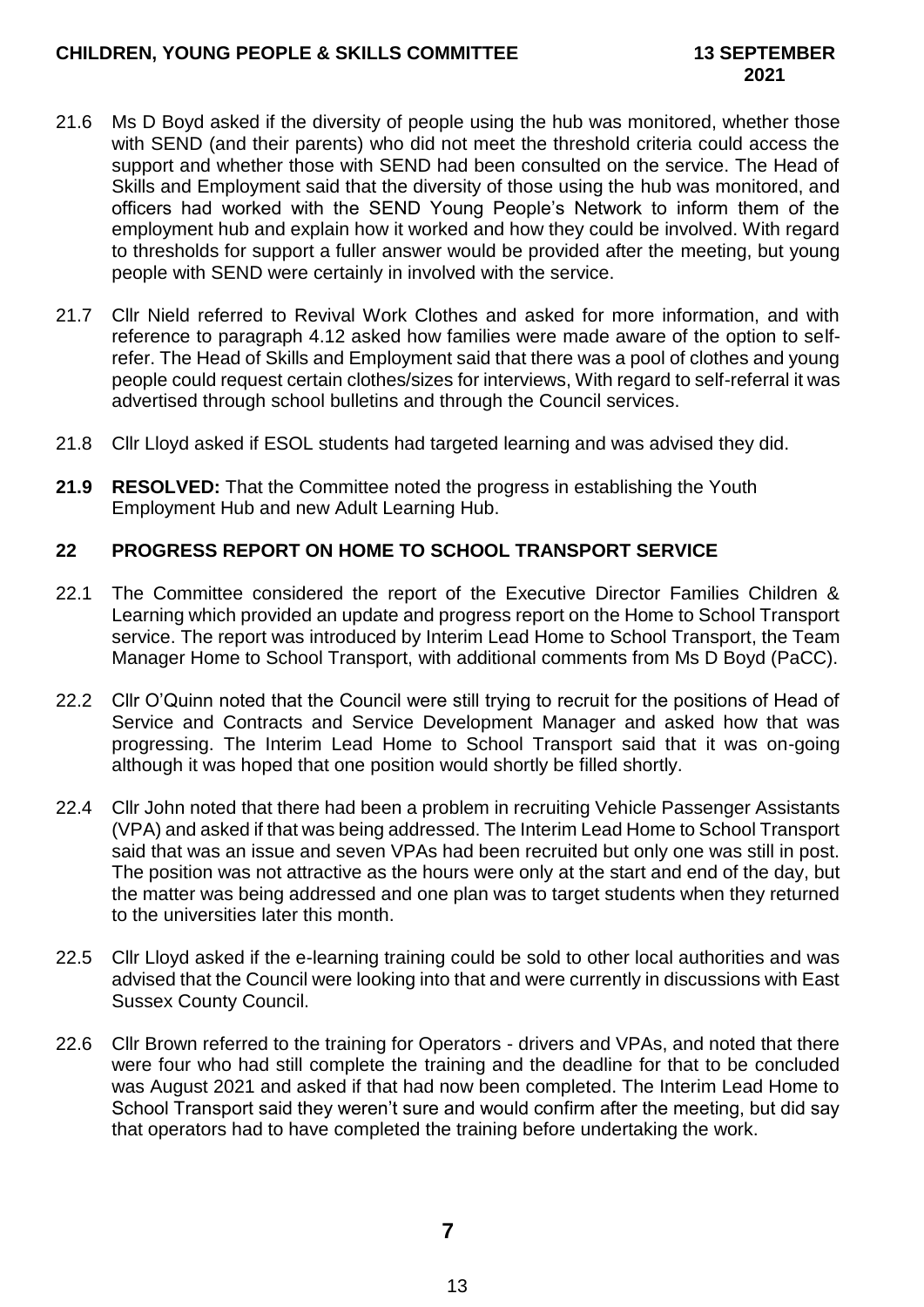- 22.7 Cllr Nield referred to social distancing in vehicles and asked what the current guidance was. The Interim Lead Home to School Transport said that the Government had never required social distancing on transport, but this Council took the decision to have quite stringent distancing and ensured that there was space in every vehicle. Some vehicles would have around 4-5 children and some with only one child, but every child would be risk assessed.
- 22.8 Cllr Grimshaw asked how many parents were using the online survey, and noted the 'gold star' status for staff completing their training quickly and asked how successful that had been. The Interim Lead Home to School Transport said the Council were promoting the survey and noted the feedback from parties. The 'gold star' had been successful and staff were looking at other ways to recognise good service.
- 22.9 The Chair thanked everyone the report and the work undertaken. There would be financial implications from the report and the Council would be looking at additional SEN funding and raising this with the Government.
- **22.10 RESOLVED:** That the Committee:
	- (i) Note the report on the Home to School Transport (HTST) Service;
	- (ii) Agreed that a further report comes to a meeting of the CYPS Committee in the Spring of 2022, which will include provide an options appraisal and business case for the re-procurement of HTST services after the current contract expires in August 2023.

# **23 2020/21 FAMILIES, CHILDREN AND LEARNING PERFORMANCE REPORT**

- 23.1 The Committee considered the report of the Executive Director Families Children & Learning which provided a summary of the performance of the directorate and an overview of business and improvements for the year ahead. The report was introduced by the Service Manager, Policy & Business Support and the Head of Safeguarding & Performance.
- 23.2 Cllr O'Quinn asked for more information on any impact the pandemic had had on adoption and special guardianship process. The Executive Director Families Children & Learning said that the Council had now moved to a regional agency and were now part of Adoption South East. There had been a reduction in the number of children being placed for adoption or subject to special guardianship orders, as the pandemic had affected court work which meant that there had been a delay in issuing court orders. The guidance was for care proceedings to be completed within 36 weeks and the Council were currently running at 66 weeks and was purely down to court availability. Cllr O'Quinn asked how many adoptions there were in Brighton & Hove last year, and was advised that that information wasn't available at the meeting and would be provided later.
- 23.3 Ms D Boyd asked what percentage of those those who were home educated or were identified as NEET had SEN, whether the Council consulted with service users when providing RAG ratings, and why residential placements were so high. The Service Manager, Policy & Business Support said that they did not have the percentage of SEN young people but would provide after the meeting and would ensure that that information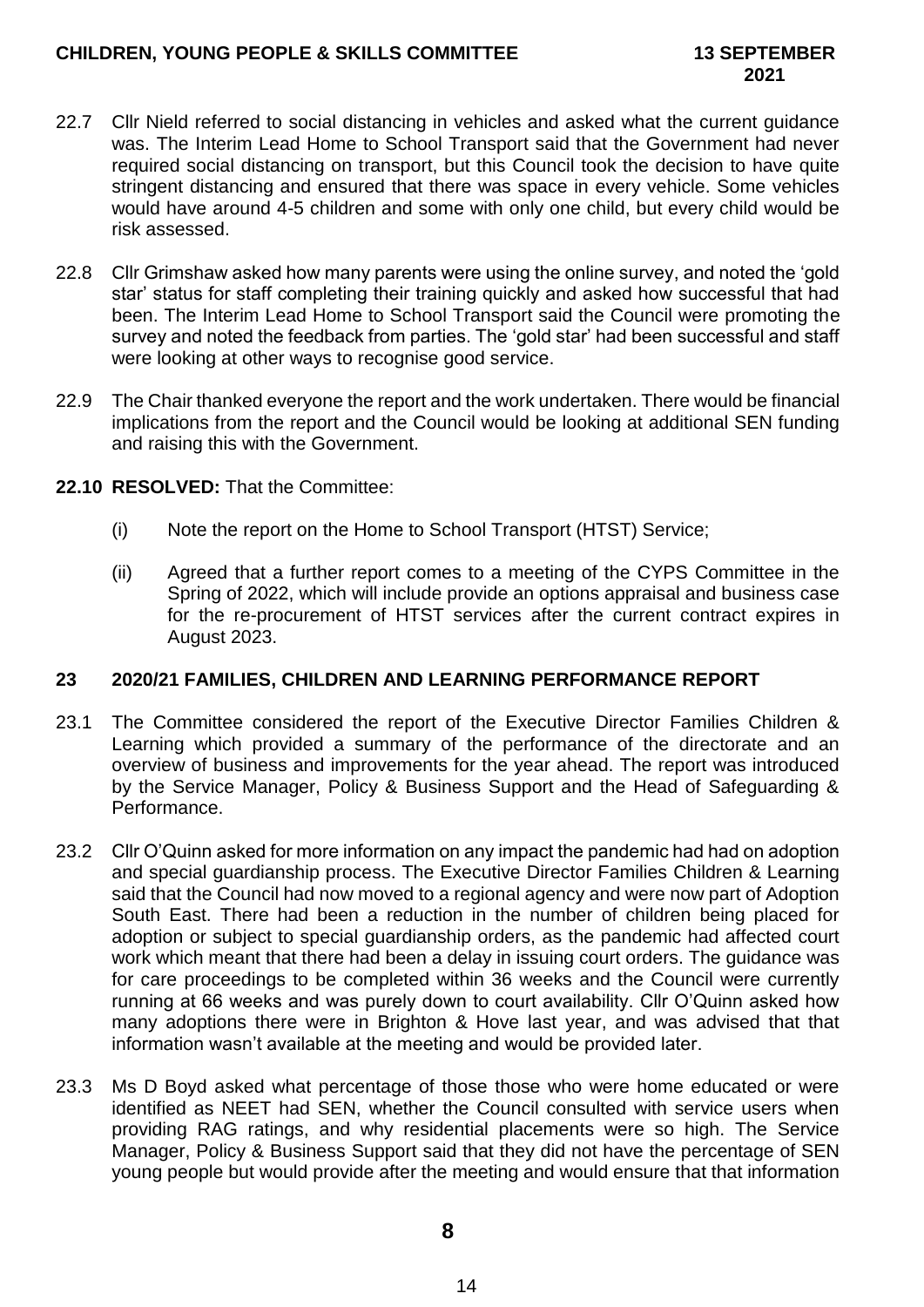# **2021**

was included in future reports. With regard to RAG rating, the information used for this report was based on national criteria but different data was captured for each issue and they would look at that how could be provided in future reports. With regard to residential placements there had been a significant increase, with the placements being made for a number of reasons such as criminal or sexual exploitation, significant emotional health and wellbeing issues etc but there was also a national shortage of fostering placements.

- 23.4 Cllr Brown was concerned that there had been an increase in those being home educated and an increase in first time entrants to the youth justice system, but was pleased to note a reduction of the number of children in care, and asked why the music and arts service had a red RAG rating. The Assistant Director Education & Skills said the number of children being home educated, and the reasons for that, were closely monitored and said that other local authorities were also seeing an increase in numbers. With regard to music and arts, the red RAG was due to schools being closed and therefore not being able to use the Artsmark programme. The Executive Director Families Children referred to the increase in numbers to the youth justice system and said that overall the numbers were very low in the City but the increase was being addressed by the Adolescent Board which met
- 23.5 Cllr John noted the number of children being home educated and asked if many chose that option if they weren't allocated a preferred school, and was advised that there were a number of reasons for home education but some children were home educated whilst waiting for a place to become available at certain schools. Cllr Nield asked if a breakdown of the number of children being home educated and the reasons for it, and was advised that would be provided after the meeting. Cllr Hamilton noted that there had been a large increase in the number of children being home educated over the last two years and would also be interested in knowing the reasons why. The lawyer advised that the statutory framework for home education was limited, and the Council relied on parents sharing the reasons why and so any statistics may not be accurate.
- 23.6 Cllr Lloyd noted that emotional health had an amber RAG rating and asked what steps were being taken to address that. The Executive Director Families Children & Learning advised that the pandemic had impacted on provision, but the Foundations for Our Future was now being implemented and the school's Wellbeing Service were looking at ways to support young people.
- **23.7 RESOLVED:** That the Committee
	- (i) Noted the current performance of the directorate;
	- (ii) Noted the business and improvement plans for the year ahead.

# **24 HARMFUL SEXUAL BEHAVIOUR & SCHOOLS**

24.1 The Committee considered the report of the Executive Director Families Children & Learning which updated the Committee on the work that had been implemented with schools and partners in the summer term of 2021 related to concerns around young people and Harmful Sexual Behaviours. The report was introduced by the Head of Safeguarding & Performance.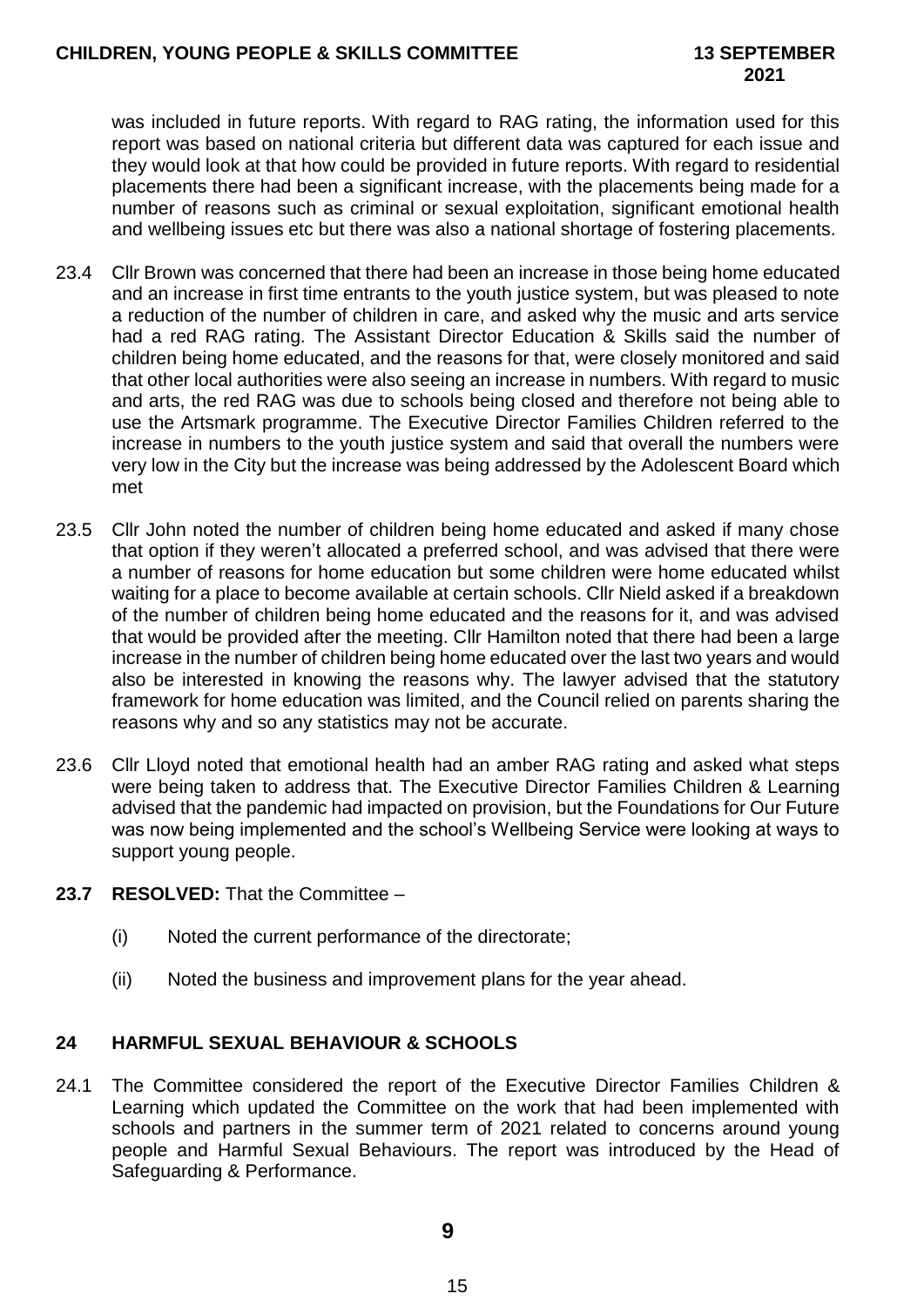- 24.2 Cllr Nield asked if the Committee could be provided with copies of the PHSE education materials and was advised they could.
- 24.3 Cllr McNair noted that there was intervention from professional services but there was no mention of parents and asked how they were involved, and whether that would happen before formal referrals were made. The Head of Safeguarding & Performance confirmed that any referral should be considered with parents unless there was good reason not to. Cllr McNair asked in what circumstances parents would not be involved, and was advised that would be exceptional but would occur if it was felt that it could be unsafe for the child if the parents were aware of an allegation.
- 24.4 Ms D Boyd asked if children with SEN had access to the education material and whether they were adapted to be appropriate for everyone. The Head of Safeguarding & Performance confirmed that the educational material designed to be accessible for all young people. The lawyer confirmed that government guidance was that schools should take the lead and so it was expected that they would ensure that any educational materials was appropriate for their students.
- 24.4 Mr A Muirhead asked whether some schools may not be leading on this issue over concerns over reputation and, if there was a targeted intervention by schools on some individuals, would their parents need to have given their consent. The Head of Safeguarding & Performance said there was no indication that some schools were not fully engaging due to worries about reputation and the feedback from all schools was that they were very interested in this area. With regard to intervention by schools it could be part of a discussion with all pupils but there would be no targeted intervention with individual children without parental consent.
- 24.5 Cllr Grimshaw referred to paragraph 3.7 of the report regarding 1:1 support for boys and young men and asked for further information on how that would be undertaken, asked whether the PHSE was delivered to all pupils or if they could opt out, and if there could be gender-based discussions at schools to allow boys and girls to discuss the issues amongst themselves. The Head of Safeguarding & Performance said that with regard to support for boys/young men the Council's partners in Change Hub supported boys where issues raised were of a more serious nature and the Police & Crime Commissioner were taking a lead on adult men around harmful sexual behaviour, but this was area which the Council wanted to explore further. PHSE lessons were part of the school's curriculum so all children should take part but they would check after the meeting to confirm. The idea of gender-based discussion groups was good and would be discussed with the Schools Working Group.
- 24.6 **RESOLVED:** That the Committee noted this report and its contents including the next steps.

# **25 PROPOSAL TO RELOCATE WEST HOVE INFANT SCHOOL**

25.1 The Committee considered the report of the Executive Director Families Children & Learning which sought approval for a public consultation to be undertaken to consider the possible relocation of the West Hove Infant School (Connaught Road) classes to the Hove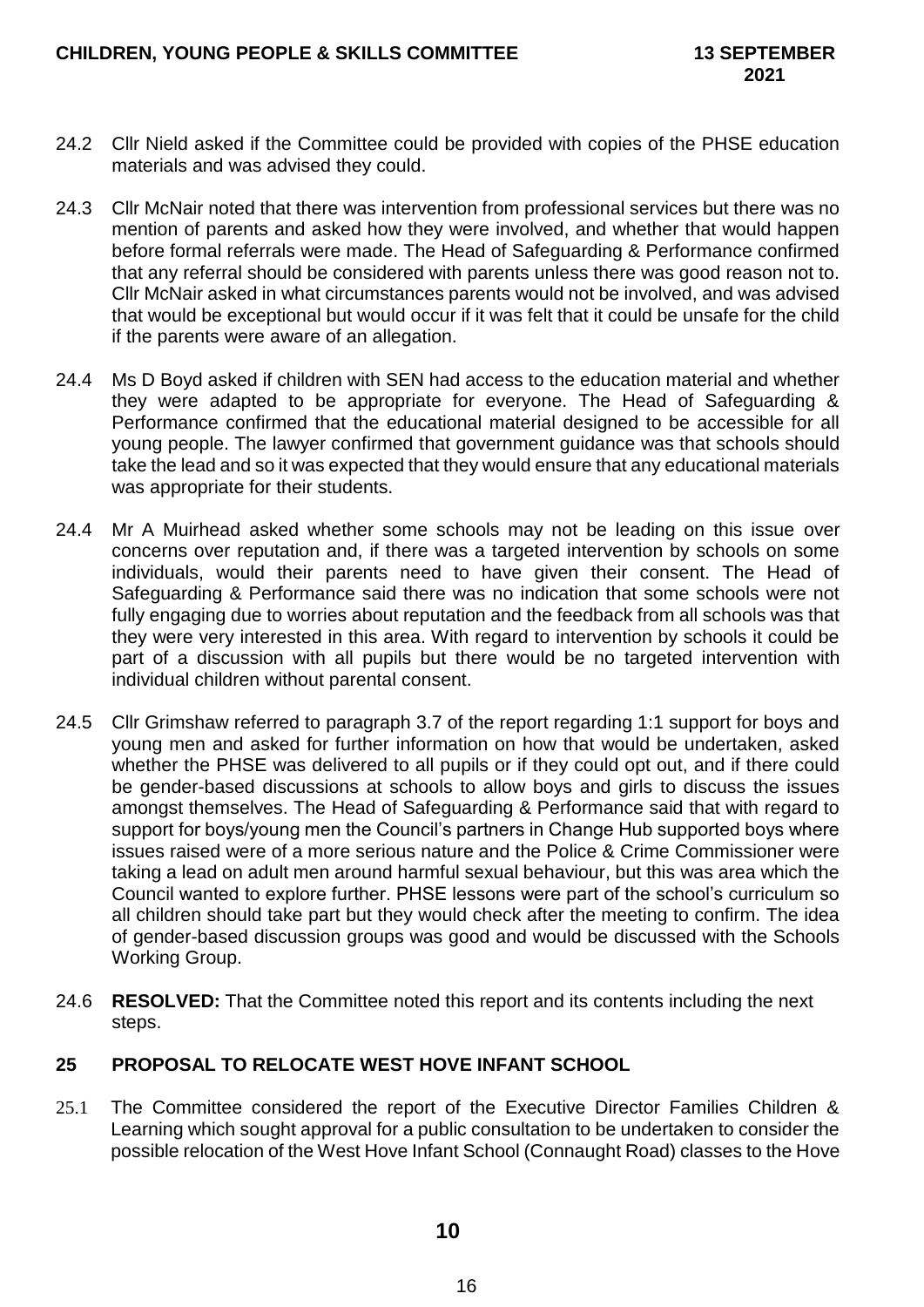Junior School (Holland Road) site. The report was introduced by the Head of School Organisation.

- 25.2 Cllr Hamilton referred to paragraph 3.11 and asked if the numbers related to September 2020 or 2021, and was advised it was September 2021.
- 25.3 Cllr Grimshaw referred to paragraph 3.25 and asked if there was a back-up plan for accommodating the Health, SEN and Disability Services if the move was not agreed. The Head of School Organisation the Council would explore what services could be provided and where they could be based.
- 25.4 Cllr McNair asked why the potential move would take place in January 2022, and not in September 2022, and was advised that the date was being proposed by the school.
- 25.5 Cllr O'Quinn asked if there was any indication as to why some parents may not support the move, and was advised that some families may live close to the school or have a number of children who attended schools in different locations and so a relocation could impact on them.
- 25.6 **RESOLVED:** That the Committee agreed to a public consultation on the proposal to relocate the West Hove Infant School (Connaught Road) classes to the Hove Junior School (Holland Road) site with effect from January 2022.

# **26 SCHOOL OFSTED PRESENTATION**

- 26.1 This item was agreed without discussion.
- 26.2 **RESOLVED:** That the Committee noted the presentation.

# **27 USE OF URGENCY POWERS SCHOOL ADMISSION ARRANGEMENTS**

27.1 This item was agreed without discussion.

# 27.2 **RESOLVED:** That the Committee noted –

- (i) The use of urgency powers on 4 August 2021 to vary the council's admission arrangements so that the highest priority is given to: Looked after children and all previously looked after children, including those children who appear (to the admission authority) to have been in state care outside of England and ceased to be in state care as a result of being adopted;
- (ii) That previously looked after children are defined within this priority as: such children who were adopted (or subject to child arrangements orders or special guardianship orders) immediately following having been looked after and those children who appear (to the admission authority) to have been in state care outside of England and ceased to be in state care as a result of being adopted. A child is regarded as having been in state care outside of England if they were in the care of or were accommodated by a public authority, a religious organisation, or any other provider of care whose sole or main purpose is to benefit society.